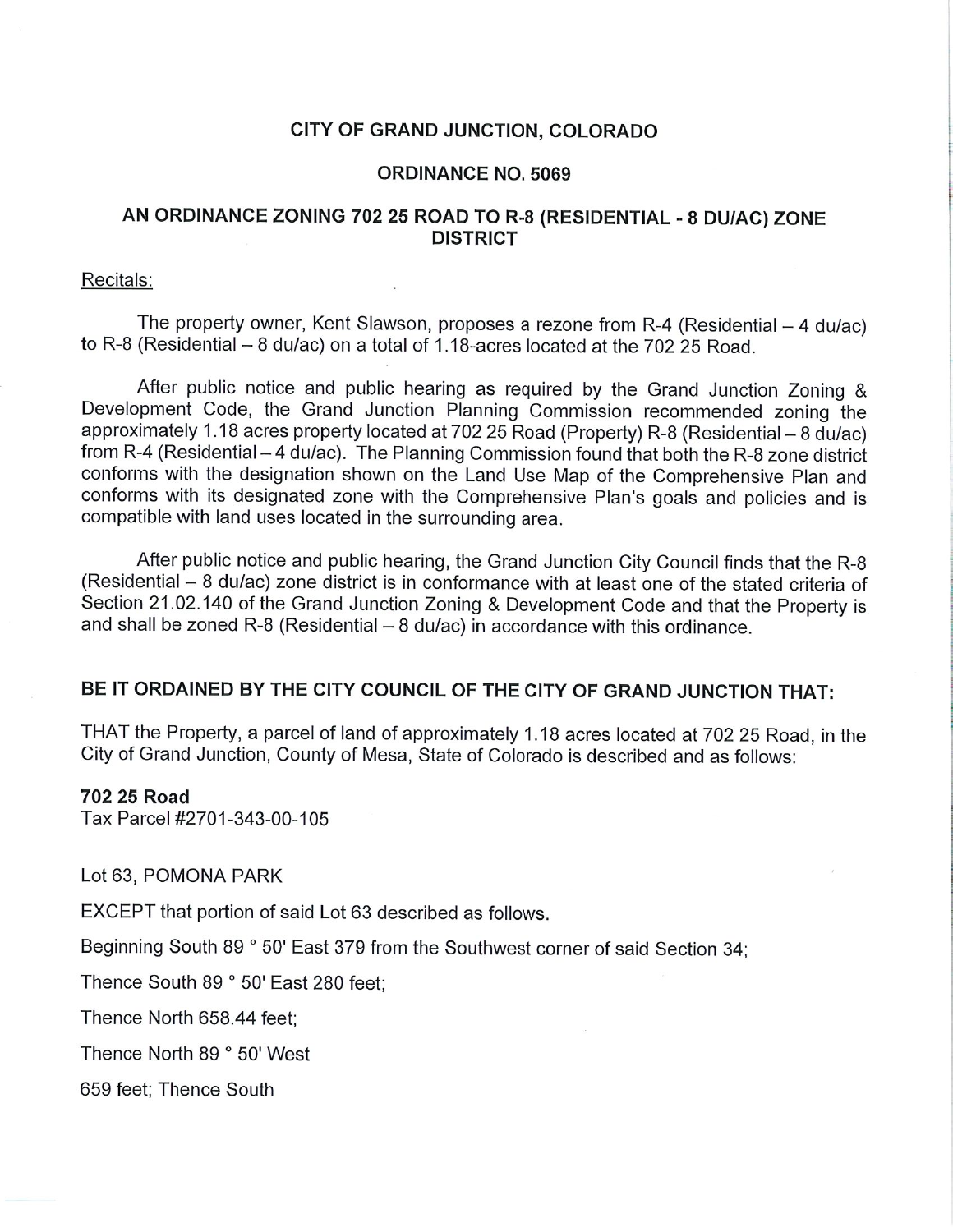480.34 feet;

Thence South 89 ° 50' East 379 feet;

Thence South 178.1 feet to beginning, ALSO EXCEPTING THEREFROM those portions thereof conveyed to The City of Grand Junction by instruments recorded June 12, 1998, in Book 2451 at Pages 817 and 820 as Reception Nos 1850499 and 1850500, AND ALSO EXCEPTING THEREFROM that portion thereof conveyed to The City of Grand Junction by instrument recorded October 25, 2001 in Book 2945 at Page 175.

County of Mesa, State of Colorado.

Said parcel containing 1.18 acres, more or less, as described herein, is hereby zoned R-8 (RESIDENTIAL-8 DU/AC).

INTRODUCED on first reading this 6<sup>th</sup> day of April 2022 and ordered published in pamphlet form.

ADOPTED on second reading this 20<sup>th</sup> day of April 2022 and ordered published in pamphlet form.

 $\sim$ :> C.B. McI

President of the Council

ATTEST: Palle A

.aúra Baue⁄r Interim City Clerk